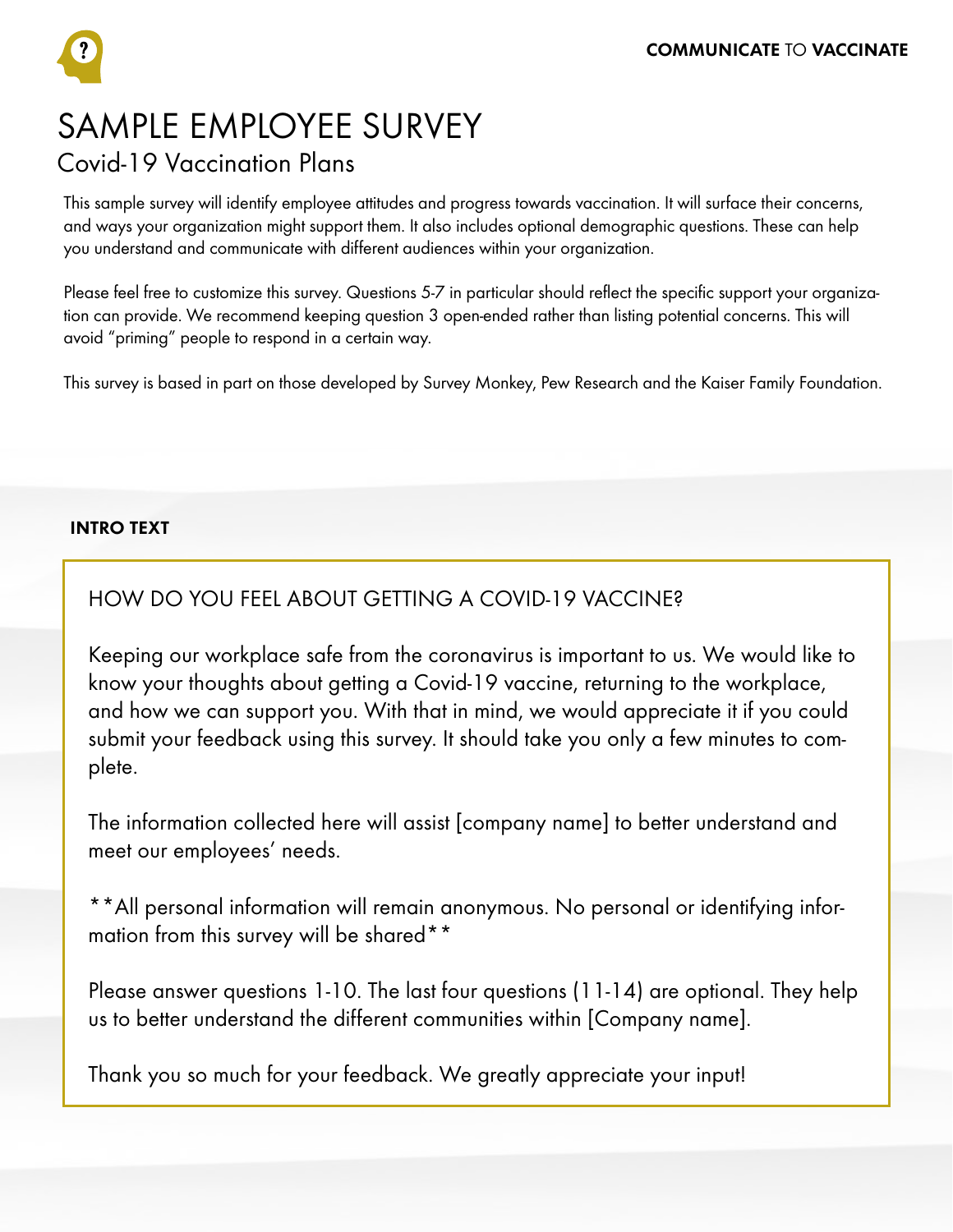## SURVEY TEXT

## 1. Have you gotten a Covid-19 vaccine?\*

- □ One-dose vaccine
- Two-dose vaccine: first dose
- Two-dose vaccine: two doses
- I have not gotten a vaccine

## 2. Do you plan to get a COVID-19 vaccine?\*

- $\Box$  Definitely get a vaccine
- $\Box$  Probably get a vaccine
- Probably NOT get a vaccine
- Definitely NOT get a vaccine
- $\Box$  I am unsure if I will get a vaccine
- I have already gotten a vaccine dose

3. What concerns do you have, if any, about receiving a COVID-19 vaccine?\* (Please list your concerns)

# 4. If you have not been vaccinated, how concerned are you about the health risks of contracting Covid-19?\*

- I am very concerned about serious risks to my health from contracting Covid-19.
- I am somewhat concerned about serious risks to my health from contracting Covid-19.
- I am not concerned about serious risks to my health from contracting Covid-19.
- $\Box$  I do not believe that Lcould contract Covid-19.

# 5. What could we do to support you in learning about Covid vaccines?\* (Select all that apply)

- **Information on how Covid vaccines were developed and tested**
- **Information on how Covid vaccines work**
- $\Box$  Information on what happens during and after the vaccine
- Webinars with medical experts
- **Confidential answers to my own questions**
- Scientific updates
- $\overline{\phantom{a}}$  Information in other languages
- Other (Please list):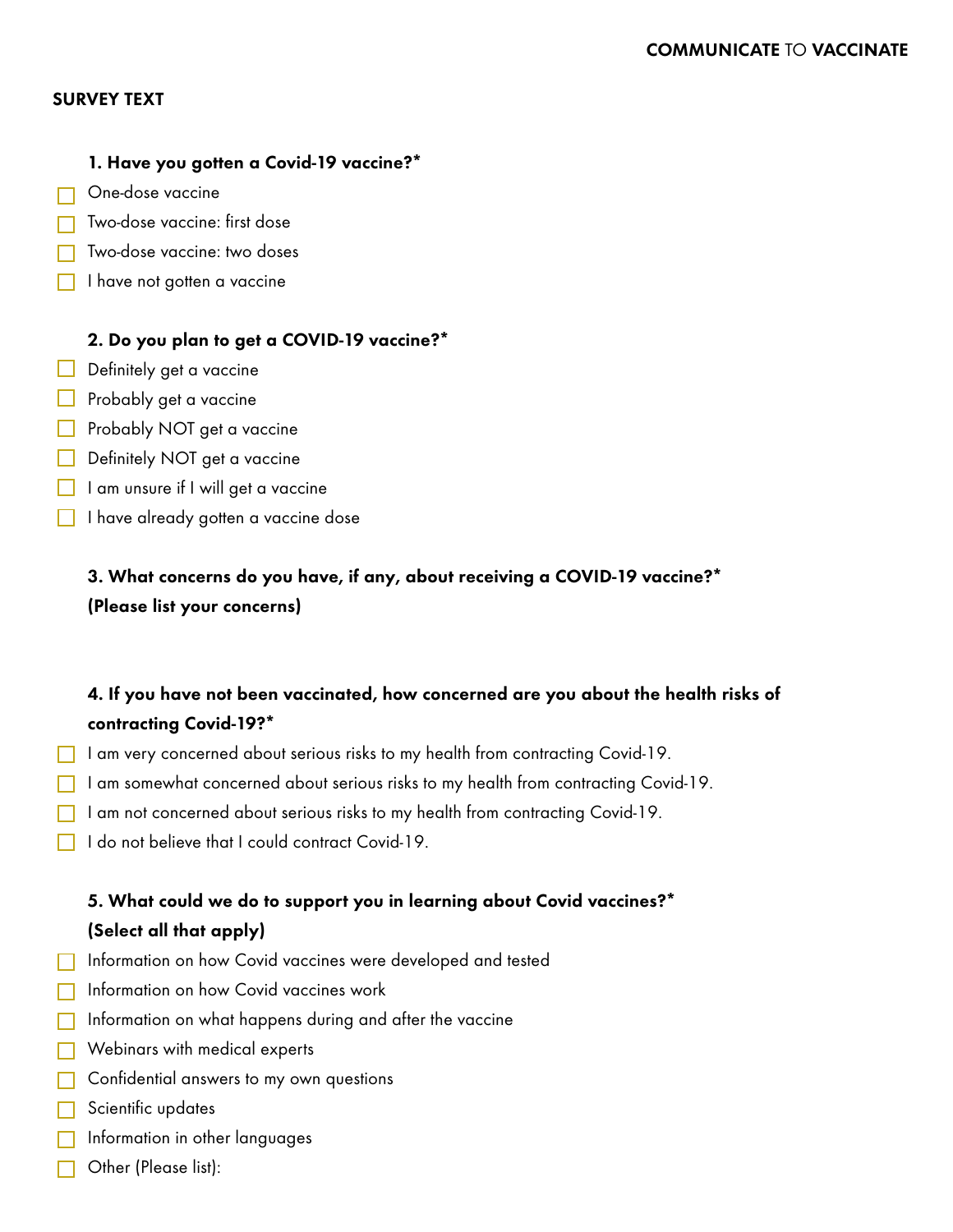#### SURVEY TEXT

#### 6. What could we do to support you in getting a Covid vaccine?\* (Select all that apply)

- **Assistance in finding vaccination and testing sites near you**
- **Assistance in scheduling vaccination appointments**
- **Naccination reminders**
- Hearing from people who were vaccinated
- **Onsite vaccination for me**
- **Onsite vaccination for my family**
- **Paid time off to receive a vaccination**
- **Paid time off after vaccination, if needed**
- $\Box$  Transportation assistance
- Other assistance (Please list):

# 7. What communication/updates would be valuable to you during this time?\*

## (Select all that apply)

- **Vaccination and testing locations near you**
- **Vaccine updates**
- Scientific information/developments
- Covid-related company policies
- **Other communications:**

# 8.How concerned are you about retuning to the worplace and being exposed to people who may be infected with the Covid-19 in the workplace?

- I am very concerned about being exposed to Covid-19 in the workplace.
- I am somewhat concerned about being exposed to Covid-19 in the workplace.
- I am not concerned about being exposed to Covid-19 in the workplace.

# 9. If you are concerned about exposure in the workplace , what measures would reduce those concerns? (Check all that apply)

- **Limiting number of employees in office**
- Social distancing
- Safety barriers
- **Mask requirements**
- **Employee vaccine mandates**
- $\Box$  Employee vaccine mandates or regular testing
- **Customer vaccine mandates**
- **C** Other (Please specify)